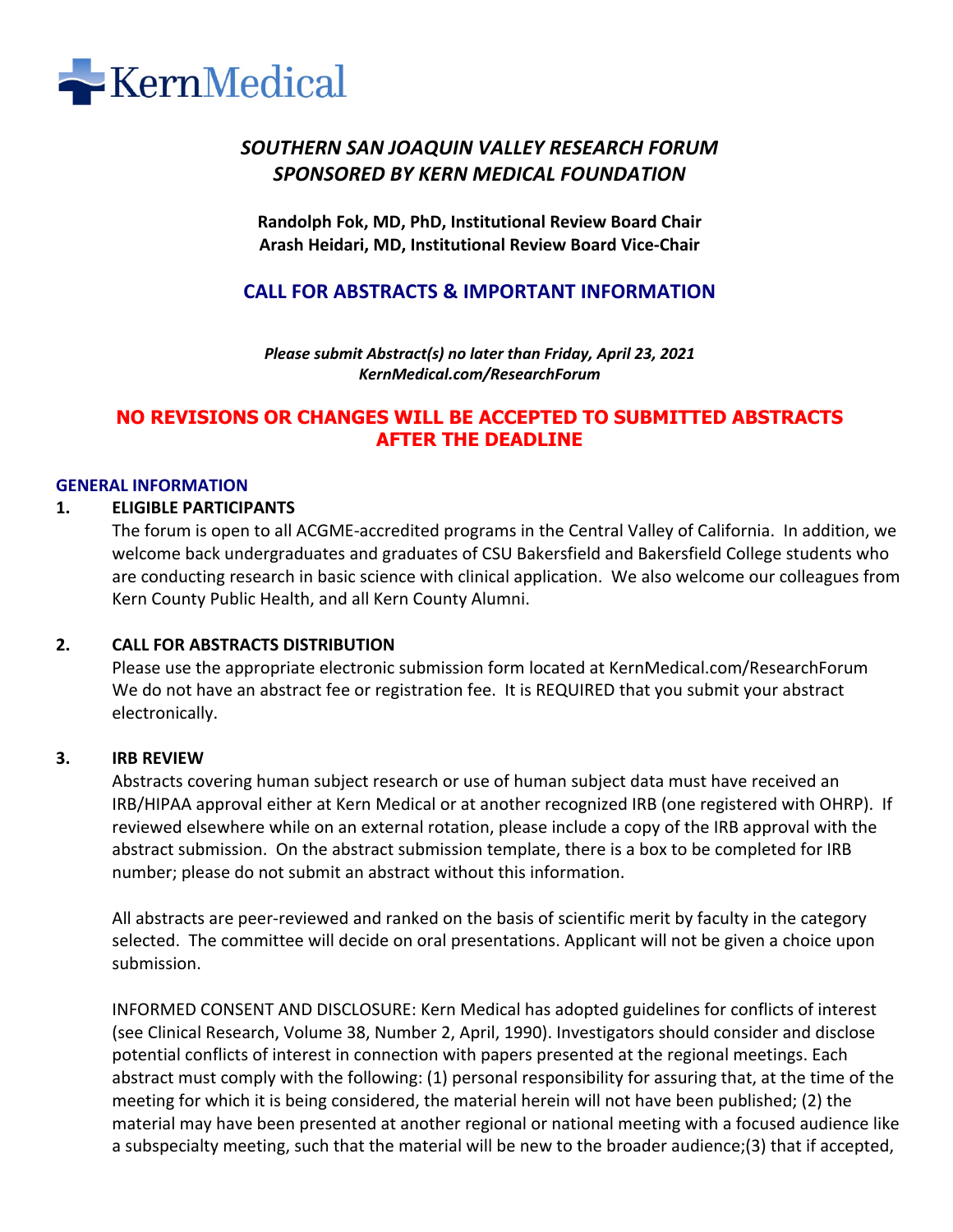an eligible author is prepared to present it; (4) that any animal studies conform with the "Guiding Principles in the Care and Use of Animals" of the American Physiological Society; (5) that any human experimentation was conducted according to a protocol approved by an Institutional Review Board on ethics of human investigation (if no such Board exists, please state in a separate letter what standards were used to assess the ethical property of the protocol); and (6) that potential conflicts of interest will be disclosed at time of presentation of abstract.

## **4. QUALITY ASSURANCE PROJECTS**

In California, medical staff quality assurance (QA) projects have "discovery" protections by law. This means that nobody else can know the findings of those projects as they are originally intended for institutional development/improvement only.

Kern Medical Applications (QA); To obtain clearance to submit an abstract for a QA project to the Research Forum, please contact Glenn Goldis, MD, CMO and IRB Administrator; he has the authority to approve QA projects for public presentation/publication and to release them from the legal protection of "discovery". Please promptly notify IRB staff by email if Dr. Goldis allows a QA project abstract inclusion in the Forum. QA projects will have the same participation considerations as the research projects: an abstract and a poster are required for QA project participation as is staffing the poster during the Poster Session of the Forum.

Non-Kern Medical applicants must obtain release from discovery protection from home institution and submit with abstract.

## **5. BLINDED ABSTRACT REVIEW**

Multi-subject study and Case report abstracts will be eligible for blind scoring competition. Three to five selected reviewers from participating residency program departments will complete scoring grids for blinded abstracts (reviewers will not receive abstracts submitted from their own department). QA abstracts are not included in blinded scoring.

#### **6. BLINDED ABSTRACT SCORING OUTCOME**

Multi-subject studies, the three highest multiple subject scored abstracts will be selected for oral/PowerPoint presentation at the Forum.

Case studies, if selected, you will be provided a time slot during the Forum to present your digital poster to small groups of attendees.

## **7. ABSTRACT, POSTER & ORAL PRESENTATION STYLES**

Abstract writing involves scientific, not literary, narrative or clinical charting styles; scientific writing is a skill distinct from graphic poster presentation and oral presentation of research projects. Scientific writing is the standard for information communicated to a scientific audience and used in all scientific journal articles.

Posters place emphasis on graphic design and tell the story of the research to interested parties within the profession, as well as to the public. All content from the abstract is not included, the poster is a visual summary presentation of your project

Oral presentation accompanied by PowerPoint slides combine oral presentation and displayed graphics that best represent study information to our interested scientific audience. An announcement of time